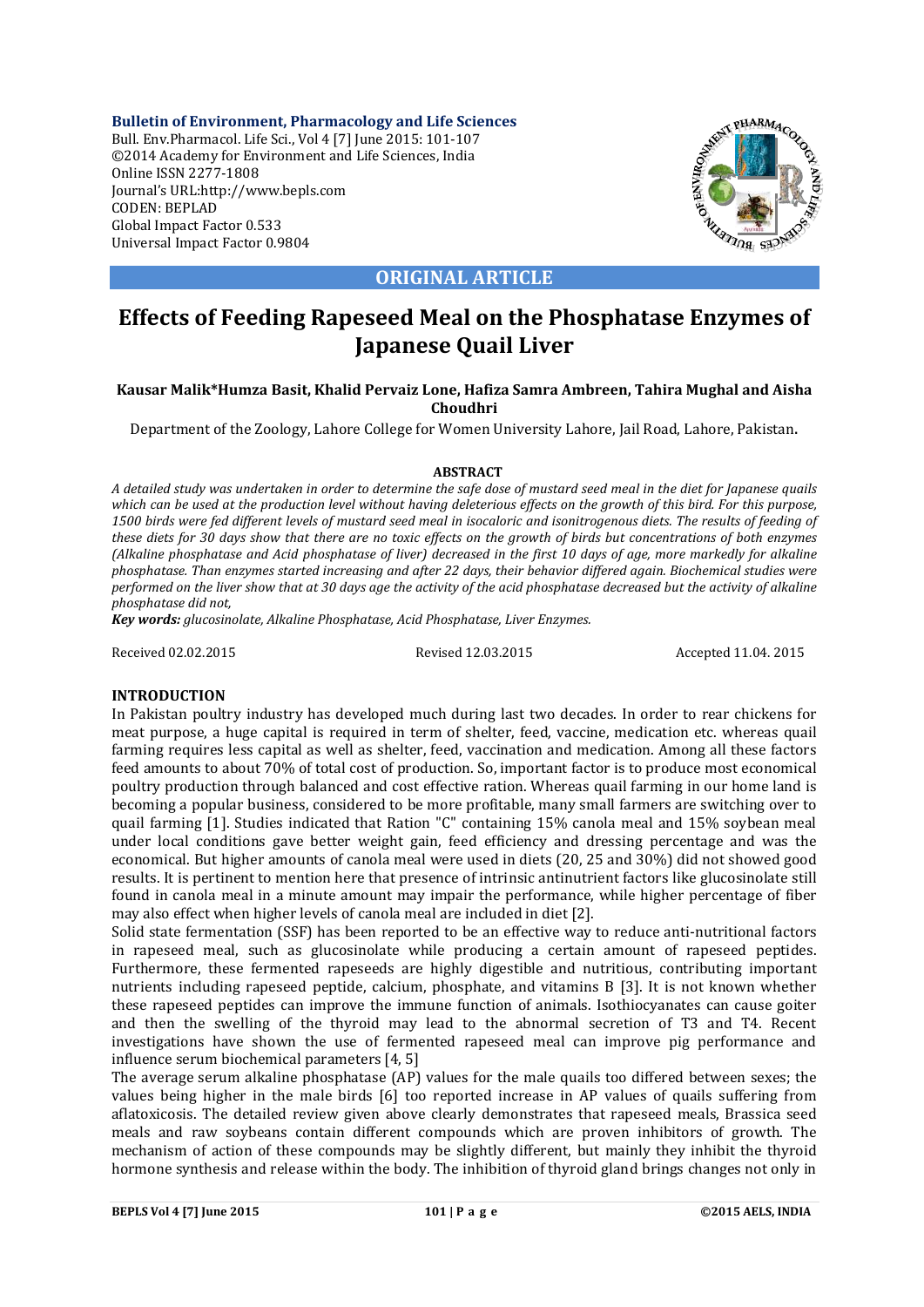the growth of animals, but also changes in the metabolism of different tissues and body organs [7]. Surprisingly, these metabolic changes in body tissues and organ have not been studied in detail, or put in another way, have not been elucidated and documented properly. In addition, a review of the available literature has also shown a lot of lacunae in our knowledge of the changes in growth and metabolism of birds, caused by other plant proteins.

Feeding 20% lower rapeseed meal (a low glucosinolate variety) ration to broiler chicken did not affect the eating quality of the cooked meat. Span variety of rapeseed meal [8] with no amino acid supplementation in a semipurified diet depressed growth in broiler when all the protein was coming from rapeseed meal. The addition of all amino acids known to be limiting (methionine, lysine and arginine) did not completely overcome this growth depression when compared to a soybean meal control diet. When rapeseed meal was included in practical corn soybean type diets, amino acid supplementation has no effect on performance. With small initial investment, one can start a quail farm either in specific location or in his house. Dressed quail meat fetches a reasonable market price ranging from Rs.14 to 25 per bird. Steam roasted are precious item of hotels and restaurants, because quail meat has a definite game bird flavour and reputed to be very tasty tender and delicious with high calorific and low cholesterol value [2].

In view of the above, a study was undertaken in order to evaluate the dietary suitability of mustard seed meal achieved after the extraction of oil from the mustard seeds. This meal was incorporated at three dietary levels, that is, 5, 15 and 25% of the diet. The diets prepared were isonitrogenous and isocloric and were fed to the day old chicks for the first month of their life (30 days) and its effect was seen on the growth of liver of Japanese quail. The aim of study is to develop cheap and economically suitable diet for birds.

# **MATERIALS AND METHODS**

## **Animal husbandry**

A total of 1450 day-old quail chicks were purchased from a commercial hatchery. These chicks were divided into four experimental groups with three replicates (12 replicates in all) each. Every replicate contained 120 birds. Every group was kept in a separate pen. These pens were demarcated by a wire mesh and the floor was covered with deep litre, using 2 inch thick wheat straw. The dimension of these pens was 6×4×4 foot. All these things were disinfected before use. After this time, the temperature of the room was kept constant at 23°C. The quail chicks were given rations *ad-libitum*. Four rations were used in all. The composition of the rations, have been given in Table 1. The proximate composition of the mustard seed meal is given in Table 2. The feeders were filled with feed twice a day and fresh water supply was made available to the chicks all the time. The water was added "VITASOL SUPER", a vitamin premix containing Vitamins A, D, E, B6, K3, B1, B2, B12, C, folic acid, niacin and calcium pantothenate. For the duration of the experiment, the photoperiod was kept at 24-h light.

# **Formulation of feeds**

Four rations (Tables 1 and 2) were formulated and designated as A (controls), B (5% mustard seed meal), C (15% mustard seed meal), D (25% mustard seed meal) respectively. All the rations were isocaloricand isonitrogenous.

## *Proximate analyses*

This is given in table

## **Weighing**

The birds were weighed on the zero day (the day of hatching) and then every day till the end of the experiment to the nearest gram in order to observe the growth pattern. Every group of quails were provided the food *ad-libitum* twice a day and the left over was experiment, all the mortalities and the cause of the death were ascertained by autopsy done on the dead samples.

## **Sampling**

As reported above, the birds were weighed at appropriate time till the age of 30 days. During this time, the samples were taken from each of the four groups from at least 5 male quails for biochemical analyses. In taking the samples care was taken to select those birds which do not deviate from the mean of the sample more than10% in weight. At the time of taking samples, the quails were slightly anaesthetized and then slaughtered. After all the blood was drained off, the liver was immediately dissected out, cleaned and blotted with tissue paper and weighed to the nearest milligram and were frozen immediately for analysis.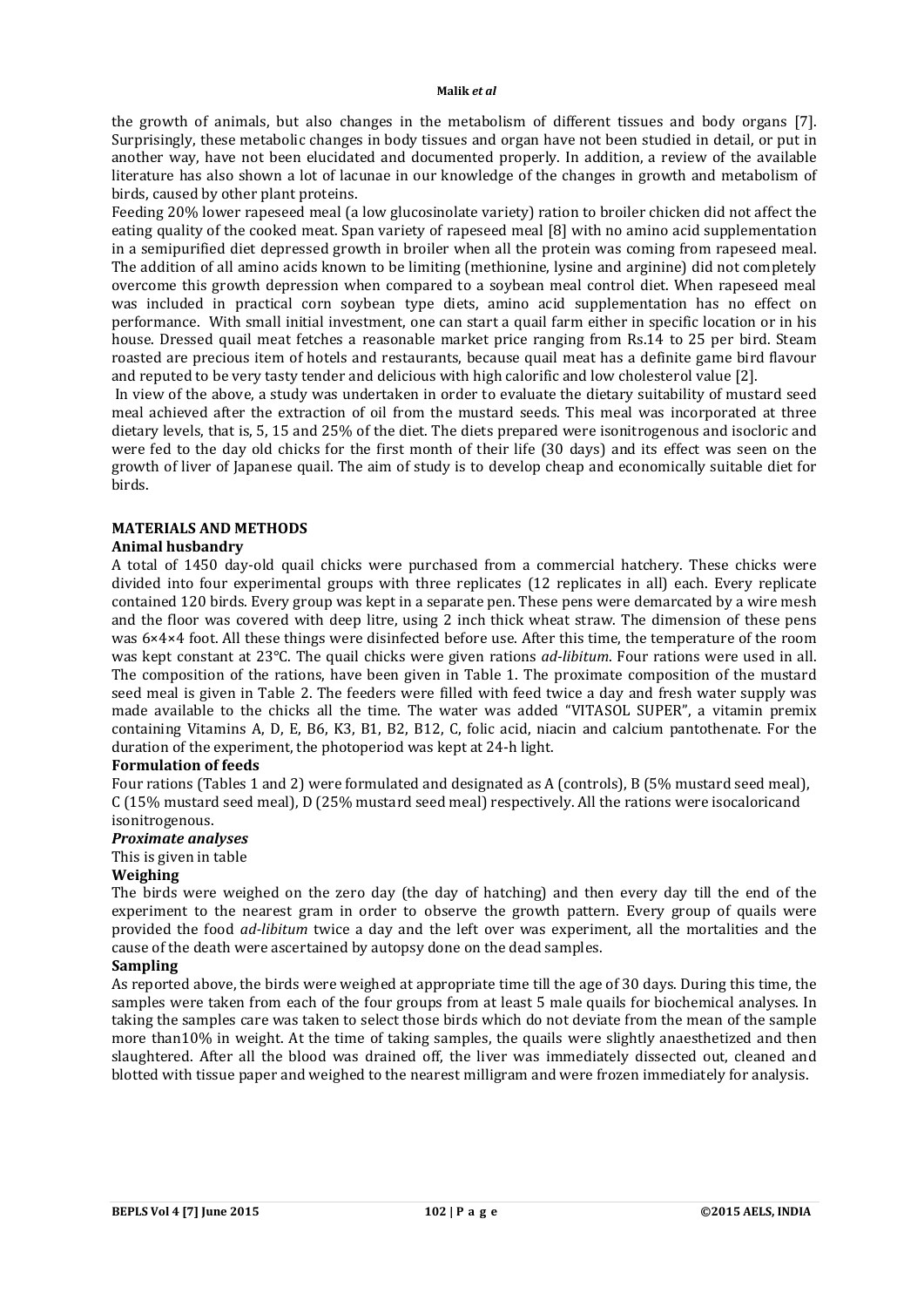|                    |         |     | Percentage rapeseed meal |     |
|--------------------|---------|-----|--------------------------|-----|
| <b>Rations</b>     |         |     |                          |     |
|                    | Control | 5   | 15                       | 25  |
| Maize              | 15      | 15  | 15                       | 15  |
| Wheat              | 25      | 22  | 20                       | 18  |
| Rice               | 11      | 11  | 9                        | 7   |
| <b>Rice Polish</b> | 10      | 10  | 10                       | 10  |
| Sesame meal        | 8       | 8   | 6                        | 2   |
| Maize gluten       | 10      | 8   | 6                        | 4   |
| Blood meal         | 4       | 4   | 2                        | 2   |
| Fish meal          | 12      | 12  | 12                       | 12  |
| Molasses           | 3       | 3   | 3                        | 3   |
| Bone meal          | 0.5     | 0.5 | 0.5                      | 0.5 |
| Lime stone         |         |     |                          |     |
| Pre-mix            | 0.5     | 0.5 | 0.5                      | 0.5 |
| Mustard meal       | 0       | 5   | 15                       | 25  |
|                    | 100     | 100 | 100                      | 100 |

|  | Table 1. Composition of different rations containing rapeseed meal fed to the Japanese quail ad-libitum. |
|--|----------------------------------------------------------------------------------------------------------|
|  |                                                                                                          |

Table 2. Proximate composition of rapeseed meal used in present investigation. The meal was used after extraction of the oil.

| Composition    | <b>Percent of the meal</b> |
|----------------|----------------------------|
| Protein*       | 40                         |
| Fat**          | 15                         |
| Fiber          | 12                         |
| Ash            | 7.96                       |
| Moisture       | 6.90                       |
| Carbohydrates  |                            |
| (Nitrogen free | 18.00                      |
| Extract).      |                            |

\*Nitrogen x 6.25, \*\*Soxlet extraction.

# **Data analyses**

*Tissue-body index*

Tissue-Body Index was calculated using the formula: Tissue-Body Index= Weight of organ (grams) X 100

Weight of animal

## **Statistical procedures**

All weights and other values were analysed for statistical difference from respective control values by applying single-factor analysis of variance according to Sokal and Rohlf[9]. The detailed analyses were made according to Campbell [10].

# **Preparation of Tissue Homogenates:**

A suitable amount of tissue (about 200 mg) was taken and homogenized in 1 ml ice-cold water using a motor driven homogenizer [Ultra Turrax]. Finally this homogenate was separated to measure the activity of theseLiver phosphatase enzymes; acid phosphatase and alkaline phosphatase.

## **Alkaline Phosphatase (Orthophophoric Monoester Phosphohydrolase)**

Alkaline Phosphatase was determined by the method described by King and King [11].

# **Reagents**

## **a) Buffer**

6.36 grams of anhydrous sodium carbonate and 3.36 grams of sodium bicarbonate were dissolved in distilled water. pH was adjusted to 10 and volume made upto 1 litre.

# **b) Substrate**

0.01 M disodium-phenyl-phosphate was prepared by dissolving 2.18 grams in 1 litre of distilled water, boiled, cooled quickly and preserved with 4 ml of chloroform.

# **c) 4-Amino-Antipyrine**

**BEPLS Vol 4 [7] June 2015 103 | P a g e ©2015 AELS, INDIA**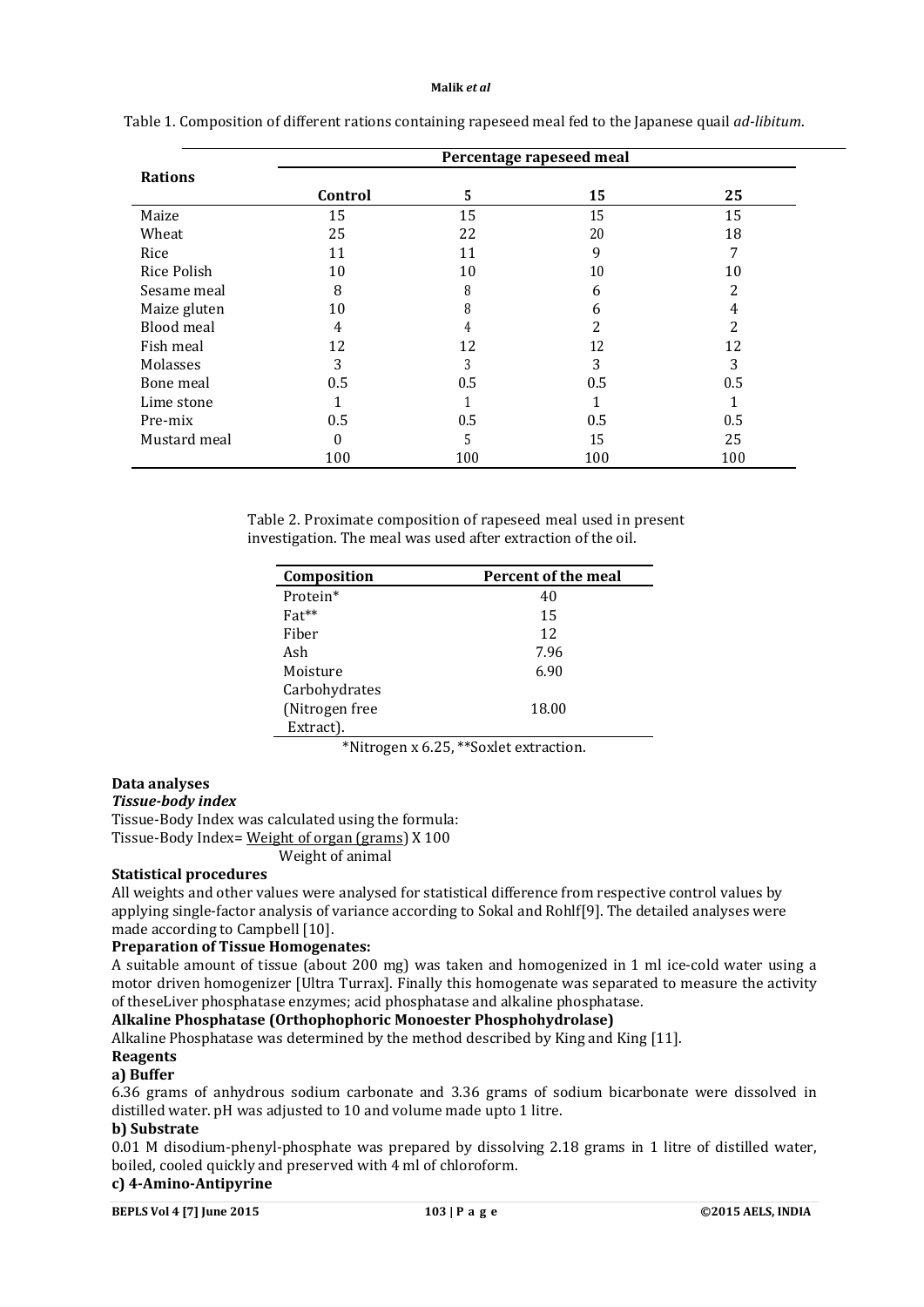6 grams of 4-Amino-Antipyrine were dissolved in one litre water.

# **d) Potassium Ferricyanide**

24 grams of Potassium Ferricyanide were dissolved in one litre of distilled water.

**e) Sodium Hydroxide (0.5 N)**

20 grams of Sodium Hydroxide were dissolved in one litre of distilled water.

**f) Sodium Bicarbonate (0.5 N)**

45 grams of sodium bicarbonate were dissolved in one litre distilled water.

# **g) Stock Phenol Standard**

One gram of pure crystalline phenol was dissolved in one litre of 0.1N HCl.

# **h) Working Phenol Standard (1 mg/100 ml)**

1 ml of stock solution was diluted upto 100 ml with distilled water.

# **Procedure**

For the sample tubes I ml of buffer (pH 10) with 1ml of phenyl phosphate were taken in a tube and placed in a water bath at  $40\pm1\degree$ C for 3 minutes. Then 0.1 ml of tissue homogenate were added and mixed. Tubes were incubated for exactly 15 minutes. The reaction was then stopped by adding 0.8 ml of 0.5N sodium hydroxide. Then 1.2 ml of 0.5N sodium bicarbonate, 1 ml of amino-antipyrine and 1 ml of potassium ferricyanide were added in the above order. Tubes were mixed after each addition and colour formed was read against a reagent blank at 510 nm. Known concentration of phenol solution was used as standard. The activity is expressed as moles of phenol released/min/100 mg of tissue.

# **Acid Phosphatase (Orthophophoric Monoester Phosphohydrolase)**

Acid phosphatase was determined by the King and Jegatheesan [12] method. Same reagents as in determination of alkaline phosphatase except that citrate buffer was prepared by dissolving 42 grams of citric acid in 200 ml water, 376 ml of 1N sodium hydroxide was added and the volume made upto 1 litre with water and pH was fixed at 4.9.

# **Procedure**

One ml of citrate buffer (pH 4.9) and 1 ml of substrate were incubated at 40±1oC for 3 minutes. Then 0.2 ml of tissue homogenate was added to each tube and incubated for exactly one hour. Reaction was stopped by the addition of 1 ml of 0.5N sodium hydroxide. The 1 ml of 0.5N sodium bicarbonate followed by 1 ml of amino-antipyrine and 1 ml of potassium ferricyanide solution. Tubes were shaken well after each addition and colour formed was read against a reagent blank at 510 nm. Standard phenol solution was used for calculations. The values are described as given for alkaline phosphatase.

# **Statistical Procedures:**

All values were analyzed for statistical difference from respective control values by applying Single-Factor Analysis of Variance according to Sokal and Rohlf [9]. The detailed analyses were made according to Campbell [10].

# **RESULTS**

**Alkaline Phosphatase** At zero-day, the Alkaline Phosphatase had theactivity in the liver to the time of 0.68 u mole of nitro-phenol formed/min/100mg. After decreasing the values between 8-10 days,the activity of enzyme increased till the end of the experiment. At 14 days there was no significant difference between the groups but at the end of the experiment a significant activity difference was seen among the different groups (ANOVA; P<0. 001) (Table 3,4,5).

**Acid Phosphatase** At zero-day this lysosomal enzyme had values 13 times less than the Alkaline Phosphatase. The actual values were 0.05±0.002 u mole of nitro-phenol formed/min/100mg of the liver. The values decreased upto 8 days and then these values started increasing till 22 days of life. After this time the values decreased again. At 14 days 15% had higher values than other groups (P<0.01). At 30 days, 15% and25% had higher (P<0.05) values than the controls (Table 6, 7, 8).

Table 3.Effect of feeding different percentages of Rapeseed meal on the Alkaline Phophotase (u Mole Nitrophenol formed/min/100mg) activity of Liver of Japanese quail. Values given are Mean±S.E. of 5 animals each. For statistical analysis, see tables 4 and 5.

| Age (days) |                 | Percentage rapeseed meal in diet |                 |                  |
|------------|-----------------|----------------------------------|-----------------|------------------|
|            | Control         | 5.0                              | 15.0            | 25.0             |
| Zero dav   | $0.68 \pm 0.04$ |                                  |                 |                  |
|            | $0.26 \pm 0.02$ | $0.33 \pm 0.02$                  | $0.30 \pm 0.01$ |                  |
| 8          | $0.29 \pm 0.03$ | $0.31 \pm 0.03$                  | $0.22 \pm 0.02$ | $0.24 \pm 0.02$  |
| 10         | $0.63 \pm 0.12$ | $0.42 \pm 0.05$                  | $0.20 \pm 0.02$ | $0.20 \pm 0.002$ |
| 14         | 1.46±0.16       | $1.80 \pm 0.21$                  | $1.55 \pm 0.11$ | $1.22 \pm 0.18$  |
| 18         | $1.87 \pm 0.16$ | $1.52 \pm 0.29$                  | $2.13 \pm 0.22$ | $1.68 + 0.11$    |
| 22         | $2.63 \pm 0.02$ | $2.42 \pm 0.06$                  | $3.24 \pm 0.32$ | $2.59 \pm 0.10$  |
| 30         | $2.76 \pm 0.33$ | $1.88 \pm 0.25$                  | $3.66 \pm 0.23$ | $3.18 \pm 0.14$  |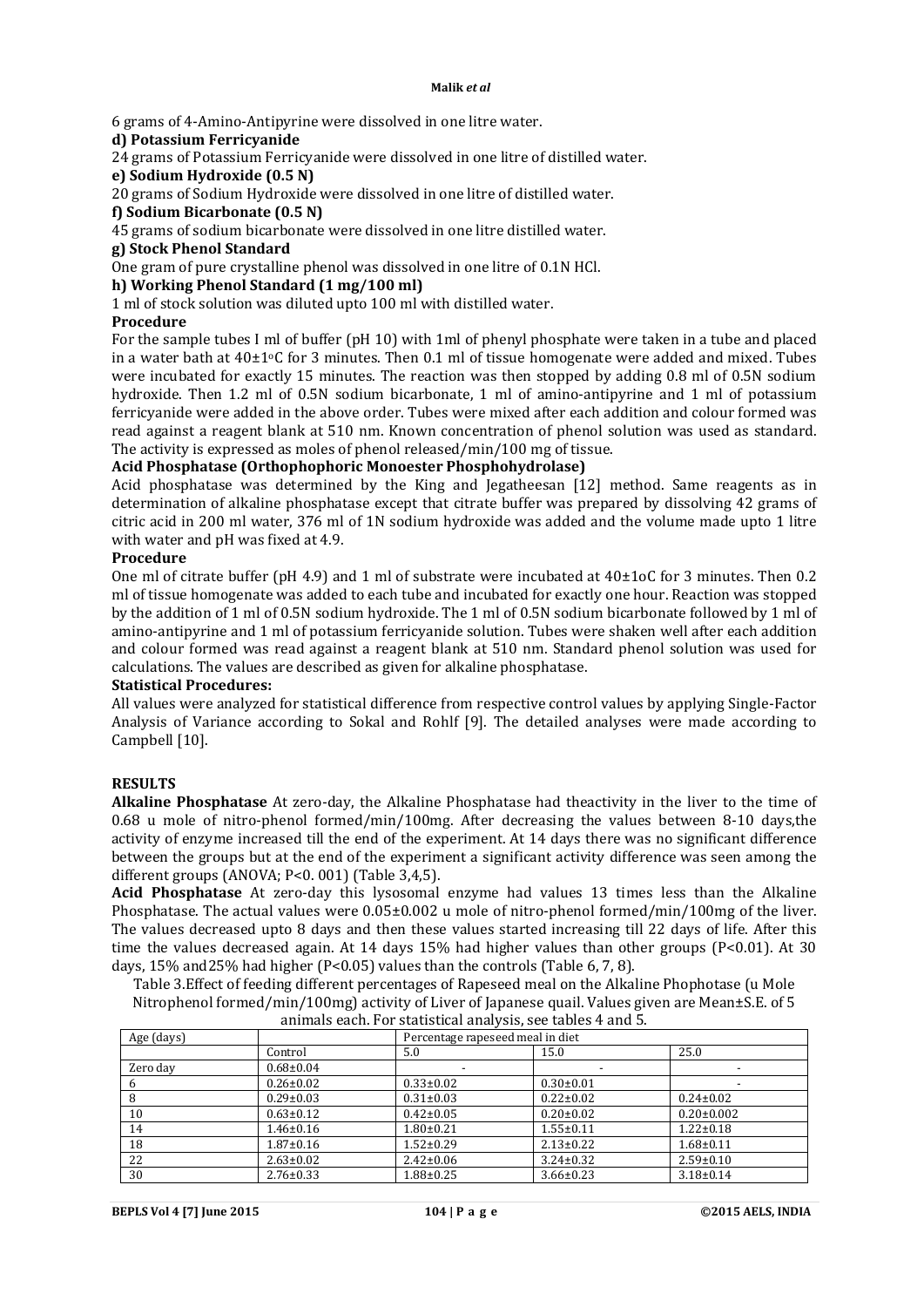# Table 4.Detailed statistical analyses based on the given in table 1. Statistics according to single factor analysis of variance.

| ANOVA TABLE |                |           |                     |                   |
|-------------|----------------|-----------|---------------------|-------------------|
| Items       | Sum of squares | $Df(n-1)$ | <b>Mean squares</b> | <b>F-value</b>    |
| Rations     | 0.851775       | . .       | 0.283925            | 1.6153441         |
|             |                |           |                     | (not significant) |
| Error       | 2.81228        | 16        | 0.1757675           |                   |
| Total       | 3.664055       | 19        |                     |                   |

ALKALINE PHOSPHOTASE(14 DAYS)

#### Table 5.Detailed statistical analyses based on the given in table 1. Statistics according to single factor analysis of variance.

#### **ALKALINE PHOSPHOTASE (30 DAYS) ANOVA TABLE**

| <b>Items</b> | Sum of squares | $Df(n-1)$ | <b>Mean squares</b> | <b>F-value</b>    |
|--------------|----------------|-----------|---------------------|-------------------|
| Rations      | 6.83602        |           | 2.2786733           | 6.9234282(P<0.01) |
| Error        | 3.95175        | ∸         | 0.3293125           |                   |
| Total        | 10.78777       | ⊥J        |                     |                   |

## **DETAILED COMPARISONS BETWEEN RATIONS**

| Comparison |    |     | F-Value    | Significance |  |
|------------|----|-----|------------|--------------|--|
| Control    | Vs | 5%  | 4.6764471  | P < 0.05     |  |
| Control    | Vs | 15% | 4.9193395  | P < 0.05     |  |
| Control    | Vs | 25% | 1.0841146  | N.S          |  |
| 5%         | Vs | 15% | 19.188499  | P < 0.001    |  |
| 5%         | Vs | 25% | 10.263807  | P < 0.01     |  |
| 15%        | Vs | 25% | 1.38474309 | N.S          |  |

Table 6. Effect of feeding different percentages of Rapeseed meal on the Acid Phophotase (u Mole Nitrophenol formed/min/100mg) activity of Liver of Japanese Quail. Values given are Mean±S.E. of 5 animals each. For statistical analysis, see tables 7 and 8.

|          | allilliais each. Fur statistical allalysis, see tables 7 ally 0. |                                  |                   |                  |
|----------|------------------------------------------------------------------|----------------------------------|-------------------|------------------|
| Age      |                                                                  | Percentage rapeseed meal in diet |                   |                  |
| (days)   |                                                                  |                                  |                   |                  |
|          | Control                                                          | 5.0                              | 15.0              | 25.0             |
| Zero day | $0.05 \pm 0.002$                                                 |                                  |                   |                  |
| 6        | $0.04 \pm 0.003$                                                 | $0.02 \pm 0.0008$                | $0.01 \pm 0.003$  |                  |
| 8        | $0.02 \pm 0.002$                                                 | $0.01 \pm 0.002$                 | $0.02 \pm 0.0005$ | $0.01 \pm 0.001$ |
| 10       | $0.05 \pm 0.01$                                                  | $0.03 \pm 0.002$                 | $0.12 \pm 0.003$  | $0.11 \pm 0.003$ |
| 14       | $0.10\pm0.004$                                                   | $0.08 \pm 0.002$                 | $0.12 \pm 0.003$  | $0.11 \pm 0.003$ |
| 18       | $0.27 \pm 0.01$                                                  | $0.21 \pm 0.01$                  | $0.26 \pm 0.01$   | $0.22 \pm 0.008$ |
| 22       | $0.36 \pm 0.03$                                                  | $0.31 \pm 0.03$                  | $0.36 \pm 0.03$   | $0.36 \pm 0.01$  |
| 30       | $0.19 \pm 0.008$                                                 | $0.21 \pm 0.02$                  | $0.28 \pm 0.02$   | $0.27 \pm 0.03$  |

Table 7. Detailed statistical analyses based on the given in table 4. Statistics according to single factor analysis of variance.

## ACID PHOSPHOTASE (14 DAYS)

ANOVA TABLE

| Items   | <b>Sum of squares</b> | $Df(n-1)$        | <b>Mean squares</b> | <b>F-value</b> |
|---------|-----------------------|------------------|---------------------|----------------|
| Rations | 0.00428               |                  | 0.00142666          | 5.4615385      |
| Error   | 0.00372               | 14               | 0.000265714         |                |
| Total   | 0.008                 | . <del>. .</del> |                     |                |

|            | DETAILED COMPARISONS BETWEEN RATIONS |     |             |                 |  |  |  |
|------------|--------------------------------------|-----|-------------|-----------------|--|--|--|
| Comparison |                                      |     | F-Value     | Significance    |  |  |  |
| Control Vs |                                      | 5%  | 0.000680555 | Not Significant |  |  |  |
| Control Vs |                                      | 15% | 5.419462    | P < 0.05        |  |  |  |
| Control Vs |                                      | 25% | 1.2043658   | N.S             |  |  |  |
| 5%         | Vs                                   | 15% | 39.565299   | P < 0.001       |  |  |  |
| 5%         | Vs                                   | 25% | 6.7745578   | P < 0.05        |  |  |  |
| 15%        | Vs                                   | 25% | 1.2043658   | N.S             |  |  |  |

**BEPLS Vol 4 [7] June 2015 105 | P a g e ©2015 AELS, INDIA**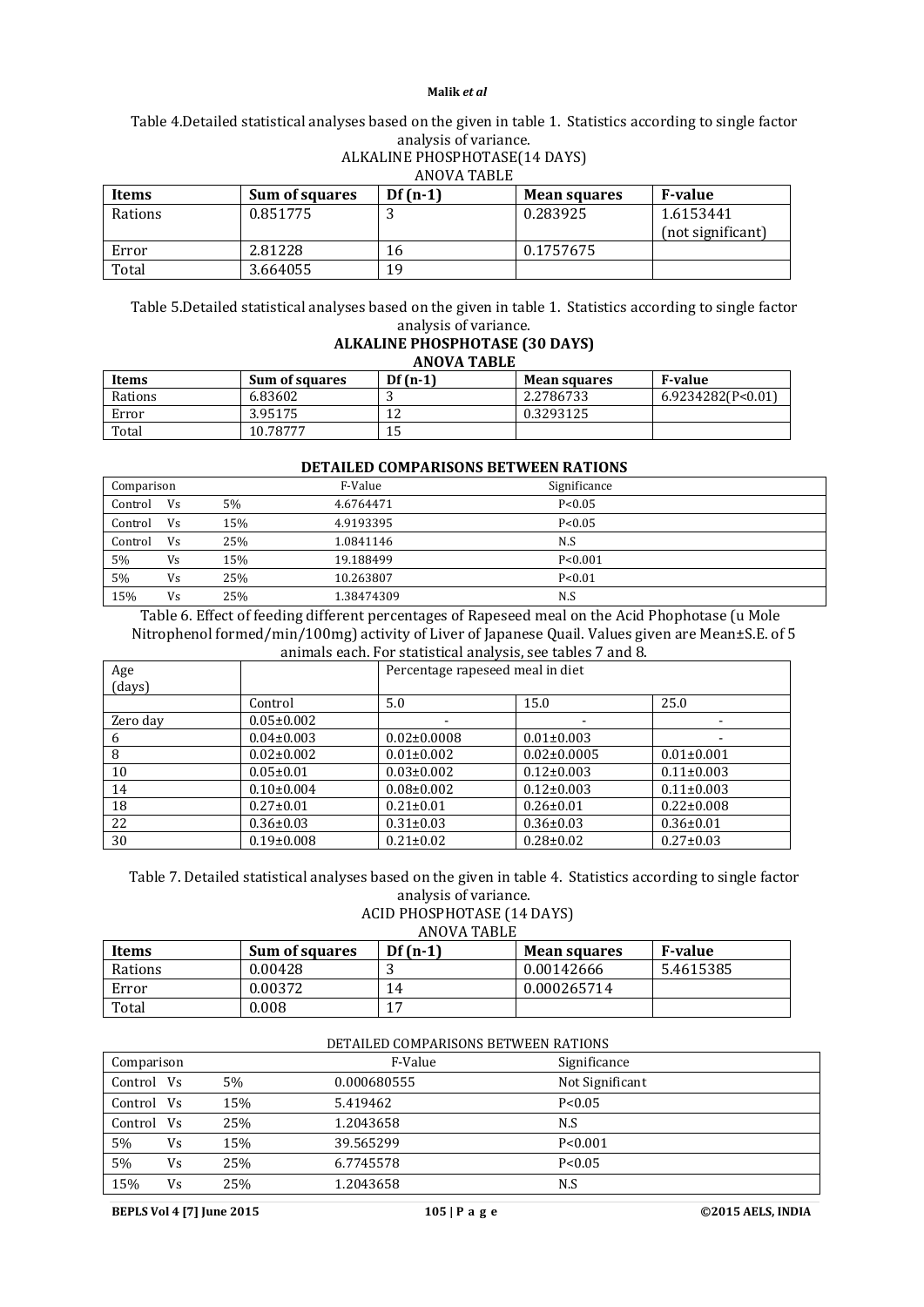| ALID PHOSPHOTASE (30 DAYS)<br>ANOVA TABLE                                     |           |    |            |                       |  |
|-------------------------------------------------------------------------------|-----------|----|------------|-----------------------|--|
| $Df(n-1)$<br><b>F-value</b><br>Sum of squares<br>Items<br><b>Mean squares</b> |           |    |            |                       |  |
| Rations                                                                       | 0.0300409 | J  | 0.0100136  | 3.7436818<br>(P<0.05) |  |
| Error                                                                         | 0.0427976 | 16 | 0.00267485 |                       |  |
| Total                                                                         | 0.0728385 | 19 |            |                       |  |

# Table 8. Detailed statistical analyses based on the given in table 4. Statistics according to single factor analysis of variance. ACID PHOSPHOTASE (30 DAYS)

|            |    |     | DETAILED GOMITANISONS DET WEEN IVATIONS |                 |
|------------|----|-----|-----------------------------------------|-----------------|
| Comparison |    |     | F-Value                                 | Significance    |
| Control Vs |    | 5%  | 0.6221399                               | Not Significant |
| Control Vs |    | 15% | 7.4033573                               | P < 0.05        |
| Control Vs |    | 25% | 6.8805518                               | P < 0.05        |
| 5%         | Vs | 15% | 3.7332137                               | N.S             |
| 5%         | Vs | 25% | 3.367376                                | N.S             |
| 15%        | Vs | 25% | 0.0095708                               | N.S             |

## DETAILED COMPARISONS BETWEEN RATIONS

In this study, Biochemical studies were performed on the liver show that at 30 days age the activity of the acid phosphatase decreased but the activity of alkaline phosphatase did not, which had been reported in the research for mammals and other domestic birds.

# **DISCUSSION**

The present study was undertaken to observe the effects of feeding *Brassica* seed meal on the Nucleic acids of Japanese quail *Coturnix coturnix japonica.*As reported earlier seeds belonging to the family Cruciferae contain certain toxic substances, which upon inclusion in the diet cause growth retardation, thyroid hypertrophy, liver damage and other biochemical and metabolic derailment. The Brassica seeds were purchased from the local grain market and were expelled from an oil expeller to extract oil from them. This meal obtained after removing the oil from the seeds was incorporated in isocaloric and iso nitrogenous diets at the rate of zero, 5, 10, 15, 20 and 25% of the diet [13]. The diets were prepared from the local ingredients and were designed to be low cost diets. The feeding of these diets was started from the day of hatching and continued upto 4-weeks of age.

A set of two enzymes, i.e., alkaline phosphatase and acid phosphatase were measured in the hepatic tissue. The pattern of development of these enzymes was quite similar to each other. The values being quite low for acid phophatase; an enzyme used also as an index of lysosomal activity. The value of the enzyme decreased in the first 10 days of age. This decrease being more marked in alkaline phosphatase. After this time, the enzyme started increasing and after 22 days, their behavior differed again. The activity of the acid phosphatase decreased whereas, the activity of alkaline phosphatase did not. There was also statistical difference between the experimental and controls at 30 days in both enzyme activities. The changes reported herein were seemed to have more of the manifestation of the age rather than the effect of glucosinolates. Studies were performed to show that glucosinolates present in the mustard did not have the drastic effects which have been reported in the literature for mammals and other domestic birds

The present results are nearly four times the figure obtained by [14] in control positive and negative control groups of Japanese quails. The present findings are in consonance with the results obtained by Iqbal[15] in fowls, the primary importance of measuring alkaline phosphatase is to check the possibility of bone disease or liver disease. When the liver, bile ducts or gallbladder system are not functioning properly or are blocked, this enzyme is not excreted through the bile and alkaline phosphatase is released into the blood stream leading an increase in the values. Thus the serum alkaline phosphatase is a measure of the integrity of the hepatobiliary system and the flow of bile into the small intestine [16].

## **REFERENCES**

- 1. Idrees, Z., (1998). Effect of different levels of canola meal in diet of broilers, as a substitute of soybean meal, M.Sc. Thesis, Department of Animal Nutrition, University of Agriculture., Faisalabad–Pakistan.
- 2. Hameed, S., N. Ahmad and M. Rabbani, (2002). Effect of Replacing Dietary Levels of Soybean Meal with Canola Meal in Japanese quail. International Journal of Agriculture and Biology, 4:389–391.